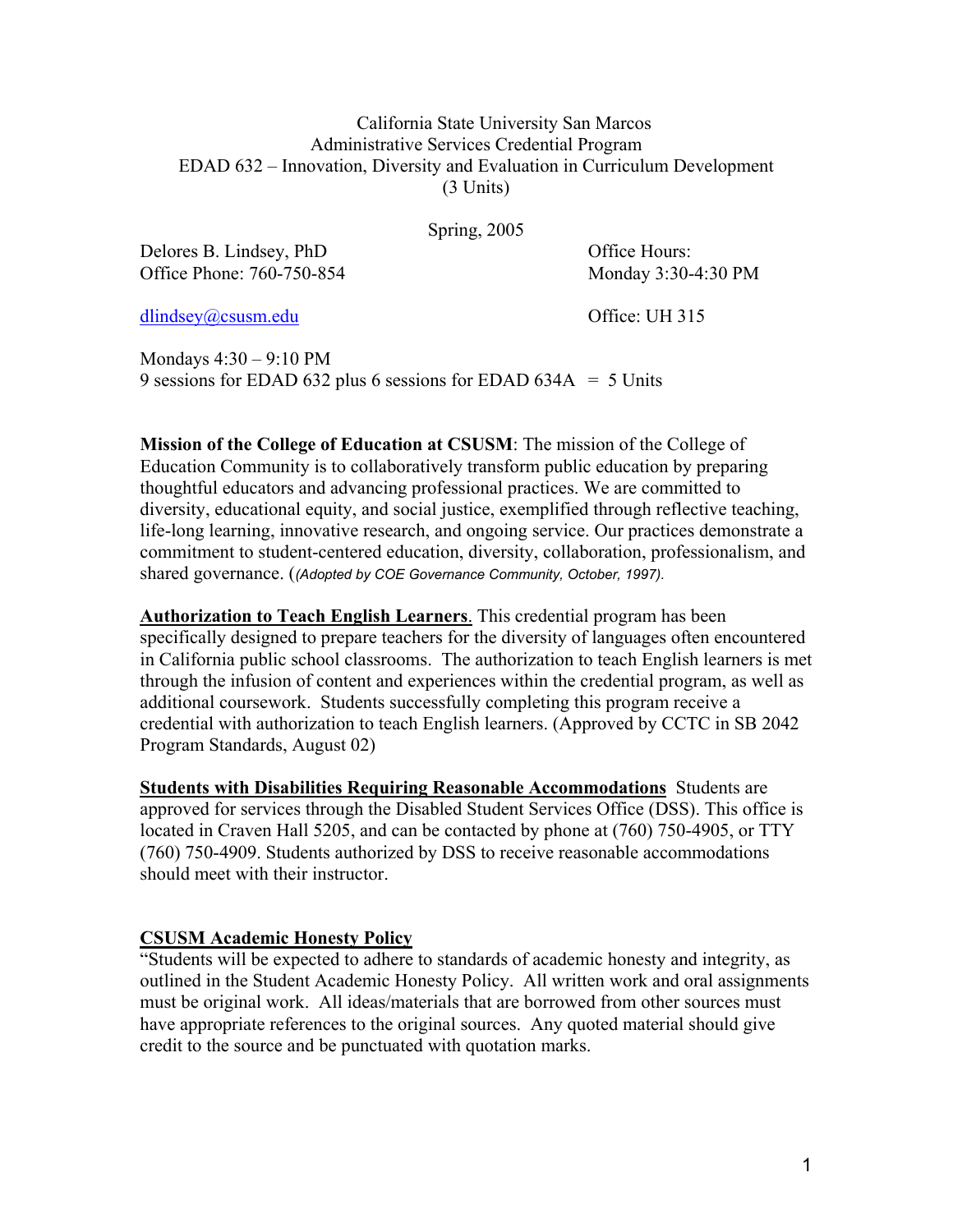Students are responsible for honest completion of their work including examinations. There will be no tolerance for infractions. If you believe there has been an infraction by someone in the class, please bring it to the instructor's attention. The instructor reserves the right to discipline any student for academic dishonesty in accordance with the general rules and regulations of the university. Disciplinary action may include the lowering of grades and/or the assignment of a failing grade for an exam, assignment, or the class as a whole"

## **All University Writing Requirement**

This course meets the university requirements of 2500 words. Students are expected to write at the graduate studies level. Specific required writing assignments are explained in the course assignments section.

**Attendance Policy of the College of Education**: Due to the dynamic and interactive nature of courses in the COE, students are expected to attend all classes and participate in a way, which reflects thorough preparation. You must be present at 80% of the class meetings to receive credit for the course. Should a student be absent, contact the instructor prior to the absence, if possible.

**Course Description for EDAD 632:** The leadership role of site and district administrators is critical in the development of curricular programs responsive to the diverse populations of the contemporary school. Through the examination, analysis and evaluation of current curricular models, policies and procedures students learn how to develop transformative curricula. Students examine the role of evaluative measures as integral to curricula development, explore innovation and change in teaching and learning, and investigate appropriate methods for stimulating change in public education.

**Goals for EDAD 632:** The course will assist administrative candidates to

- 1. Appreciate, support and affirm diverse students through curricular development, implementation and evaluation
- 2. Implement strategies to achieve and maintain educational equity
- 3. Value and incorporate innovation and change into the management process
- 4. Function as the curricular leader for the school site

**Course Objectives for EDAD 632** Upon completion of the course the candidate will know/understand:

- Development of a school climate which promotes learning for all students
- Role of students, staff, parents and communities in curricular development
- Procedures for curriculum development and implementation
- Supervision and evaluation of transformational curriculum and instruction
- Appropriate use of all school resources
- Concepts and techniques of staff development
- Implementation of mandated special programs
- The role of professional organizations and unions
- Support for and affirmation of diversity in curriculum and instruction
- Uses of technology in the innovation, development and evaluation of curriculum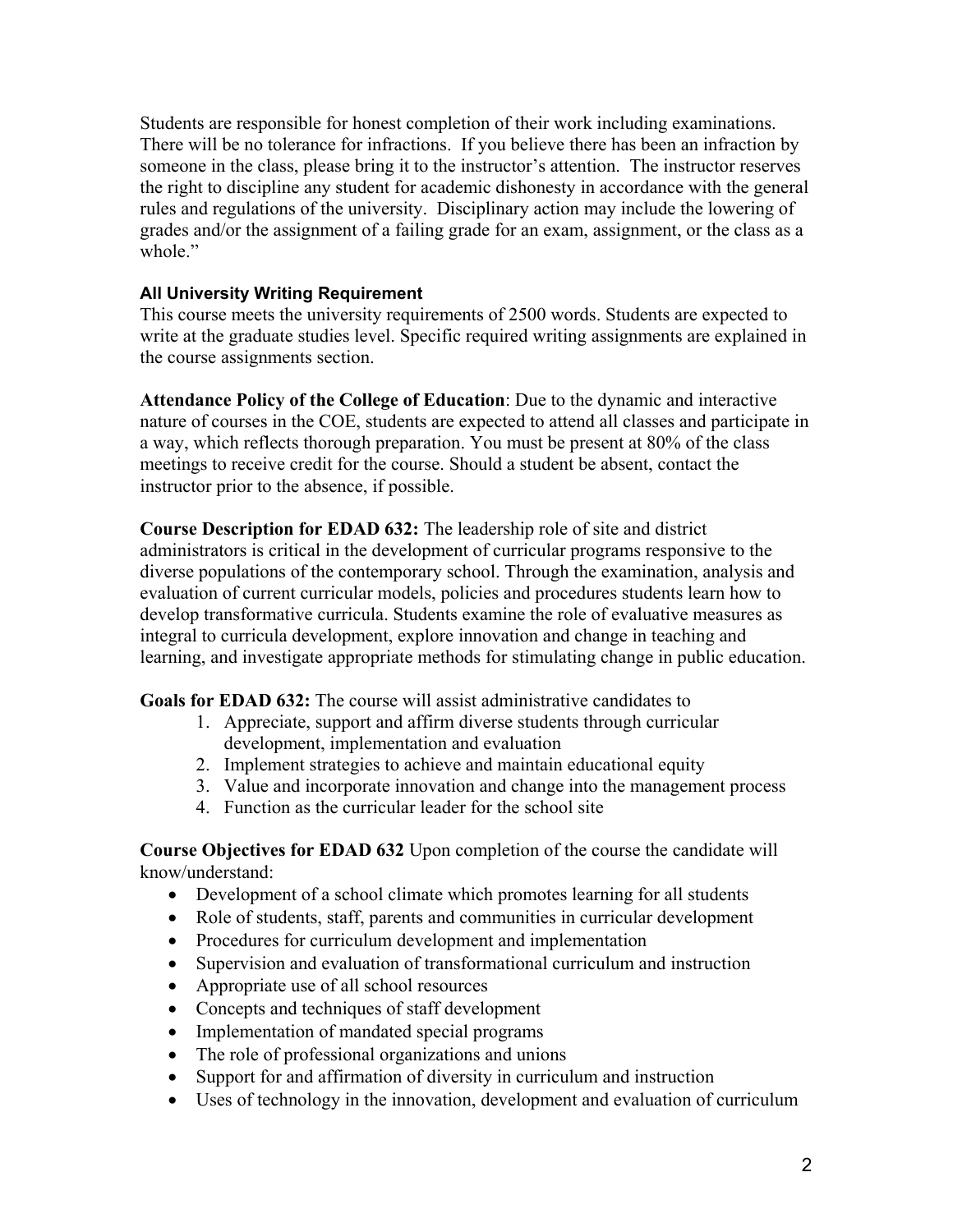## **Required Materials for 632:**

# *The Adaptive School: A Sourcebook for Developing Collaborative Groups*

by Robert J. Garmston and Bruce M. Wellman, Christopher Gordon Publishing, 1999

# *7 Steps to effective instructional leadership, 2nd Edition*

by Elaine K. McEwan Corwin Press, 2003

*Culturally Proficient Instruction: A Guide for People Who Teach* 

by Nuri Robins, R. Lindsey, D. Lindsey, and R. Terrell, Corwin Press, 2002

#### **Students will be asked to use web-based resources as well as print articles**

### **A note about the Course Outline:**

The course outline serves as a **guide** and may be adjusted to accommodate more or less time on a subject or issue. Additional in-class assessments may be required, based upon the need to gauge student progress. Weekly adjustments may be made to the course outline for readings and assignments. Students are expected to read assigned readings prior to class time. Class time will be used to explore critical topics and expand on the assigned topics. Students are expected to keep notes on the readings and the class discussions.

#### **Assignments:**

**Observation journals** Schedule time to visit and observe in at least 4 classrooms (teaching-learning situation) prior to the  $8<sup>th</sup>$  class session. Keep an Observation/Reflective Journal about your visits. A suggested format will be given to assist you in making your journal entries.

**Possible points 20 Due: Feb. 14 and March 14, 2005** 

### **Barrier Buster oral presentation**

Prepare a 3-minute oral presentation using your "best thinking" about how to eliminate at least one of the barriers to meeting the instructional and student needs from your Context Map (from EDAD 630).

**Possible points 15 Due: Feb. 21, 2005** 

### **Culturally Proficient Instructional Improvement Action Plan**

Develop an *Instructional Improvement Action Plan* using key learning from articles, text, and class discussions. The "plan" and the narrative that describes the plan should be no more than 5 pages (2 pages for plan, 3 pages for narrative). **Possible points 25 Due: March 21, 2005**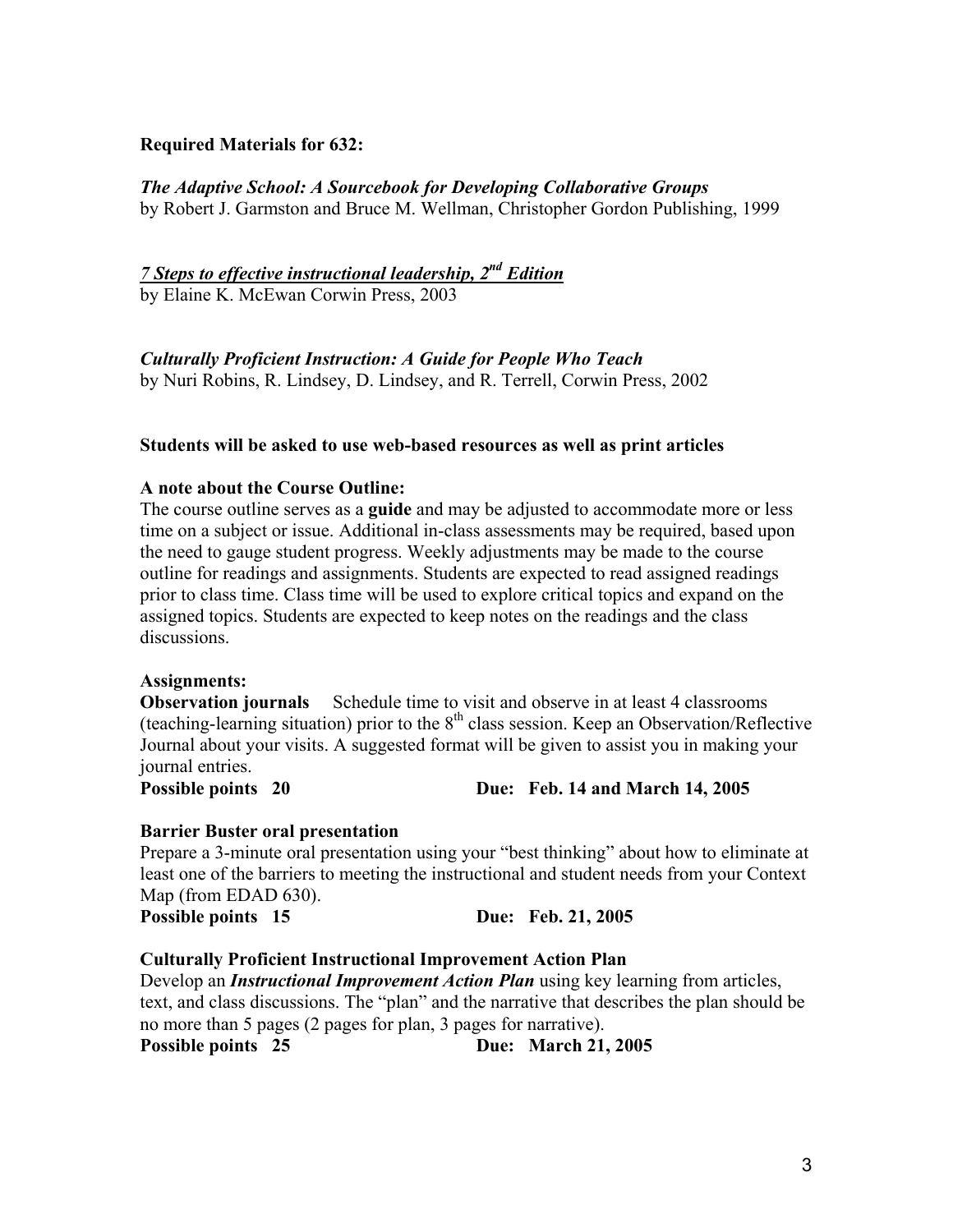#### **Class discussions**

Class participation in small group and large group discussions is expected. Participation will be assessed using oral and written instructional strategies. API paragraph due Feb. 7, 2005 In class assignment Feb. 21, 2005 Class discussions and written reflections Ongoing **Possible points 40** 

### **Total points possible: 100**

**Grading Policy:** Students will be evaluated on class participation and written assignments. The final grade will be based 40% on class participation. Absences may result in lower grade due to loss of opportunity for class participation. Students are expected to check with classmates to get notes or missed information due to absence from class. During class discussions it is expected that students will pose questions and give relevant observations on the topics assigned for that class session. Written assignments prepared outside of class time are to be prepared in **Times, 12 font**, with **one-inch margins,** and **double spacing**.

**Grading Scale: Possible point = 100** 

**A = 93-100 A- = 90-92 B+ = 88-89**   $B = 83-87$ **B- = 80-82**   $C+= 78-79$  $C = 73-77$  $C- = 70-72$  $D/F = 69$  or below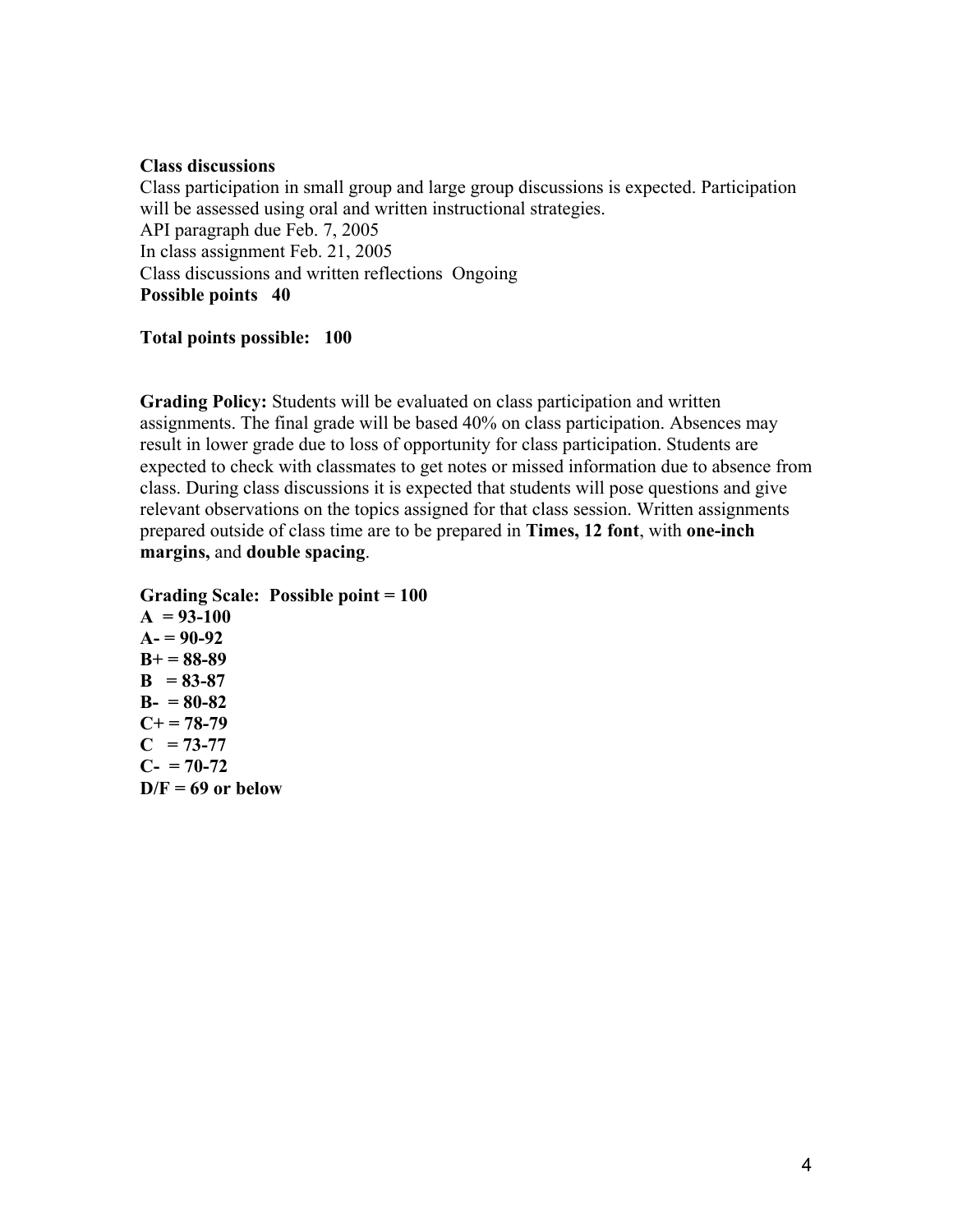### **Tentative Course Outline and Schedule**

### **Session 1 January 24, 2005 Prepare and Preview**

- Syllabus Review, Field Experience Update, Assignment Expectations, and Discussion of Course Content and textbooks (Adaptive Schools and Cultural Proficiency)
- Knowledge, Skills, Dispositions
- Developing Collaborative Norms (Adaptive Schools)
- No Child Left Behind and other mandates
- Public School Accountability Act: Standards for Achievement
- Instructional Leadership for All Students: What does that mean"
- Classroom observations and journal
- Finding and eliminating the barriers: Remember and use your Context Map
- The Mental Models Impacting Attitudes and Behaviors Toward Diversity
- Principal as Action Researcher: Inquiry for Action
- ACSA *Leadership* article

Notes:

# **Session 2 January 31, 2005 Assessment and Accountability**

Be familiar with CDE and Dept. of Education and your school district's websites regarding API and NCLB

Read for discussion: McEwan pp. pp. 1-41 Introduction, Step One and Step Two

Parents ask: What is an API, anyway? Write your question and draw a question.

Read and discuss "The Three Stories of Educational Reform" - Fullan http://www.pdkintl.org/kappan/kful0004.htm

**OR**

 "Sand, Bricks and Seeds: School Change Strategies and Readiness for Reform" - Slavin http://www.successforall.net/resource/research/sandbrick.htm

Lecture/Presentation topic: What is effective instructional leadership?

Notes<sup>.</sup>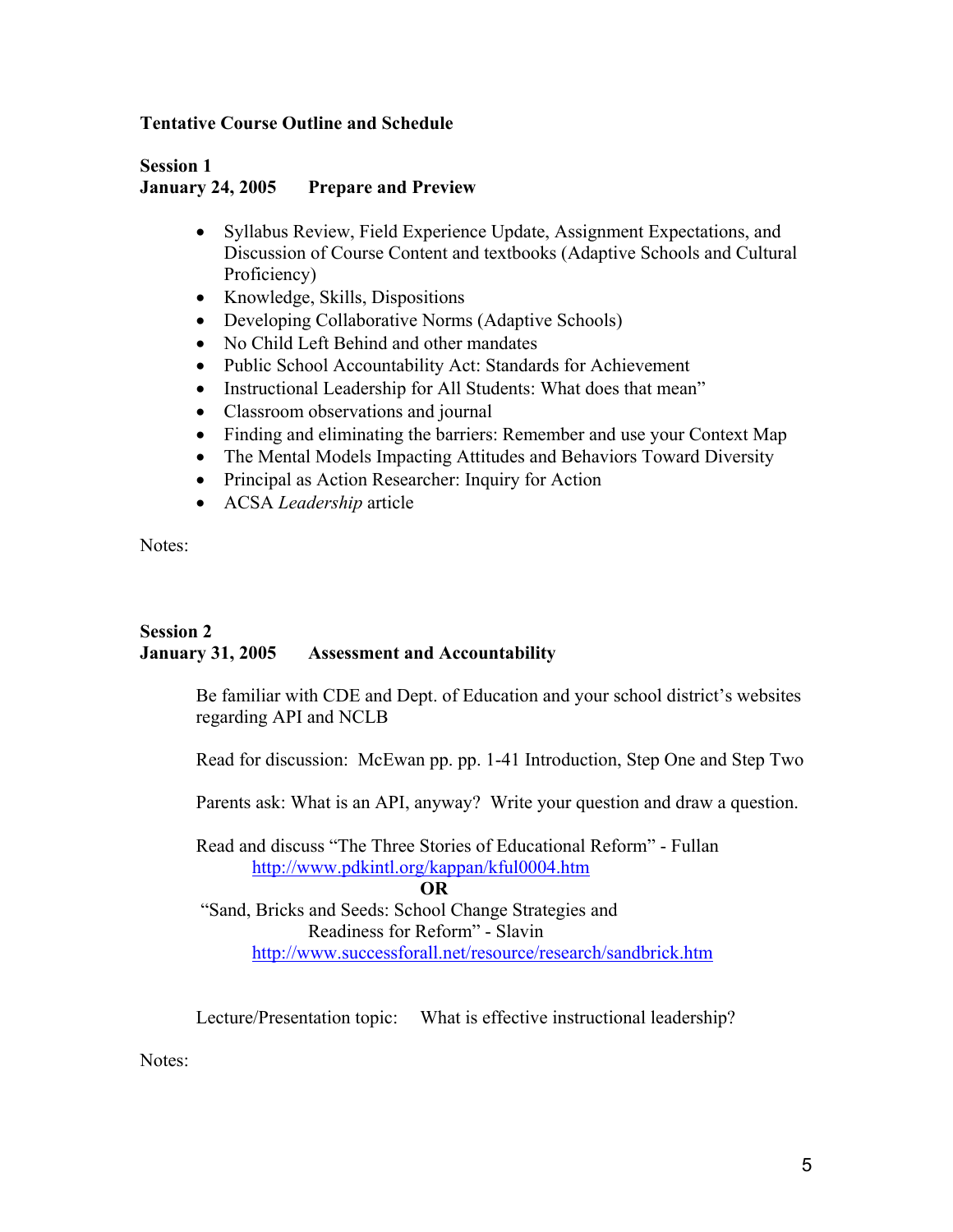#### **Session 3 February 7, 2005 Leading for Instructional Improvement and Student Achievement**

**Due: One paragraph (75-100 words) on an API question from "your PTA."**  Questions will be drawn in class on January 31st.

Read for discussion: McEwan pp. 45-92, Steps Three, Four and Five

Lecture/presentation topic: The work of leaders: Creating conditions for positive culture and high expectations

Discuss your classroom observations: What are you noticing?

Identify the barriers to student improvement. Use your Context Map.

Lecture/presentation topic: Adaptive Schools require Systems Thinking Notes:

## **Session 4 February 14, 2005 It is All About Relationships**

Read for discussion: McEwan pp. 101-139, Steps Six, Seven and Summary

Read for discussion: Linda Lambert http://www.ascd.org/author/el/2002/05may/lambert.html and The Petulant Pendulum article, by Lambert

Discuss classroom observations and implications for school leaders. **Due: Submit at least two entries from your observational journal** 

Notes: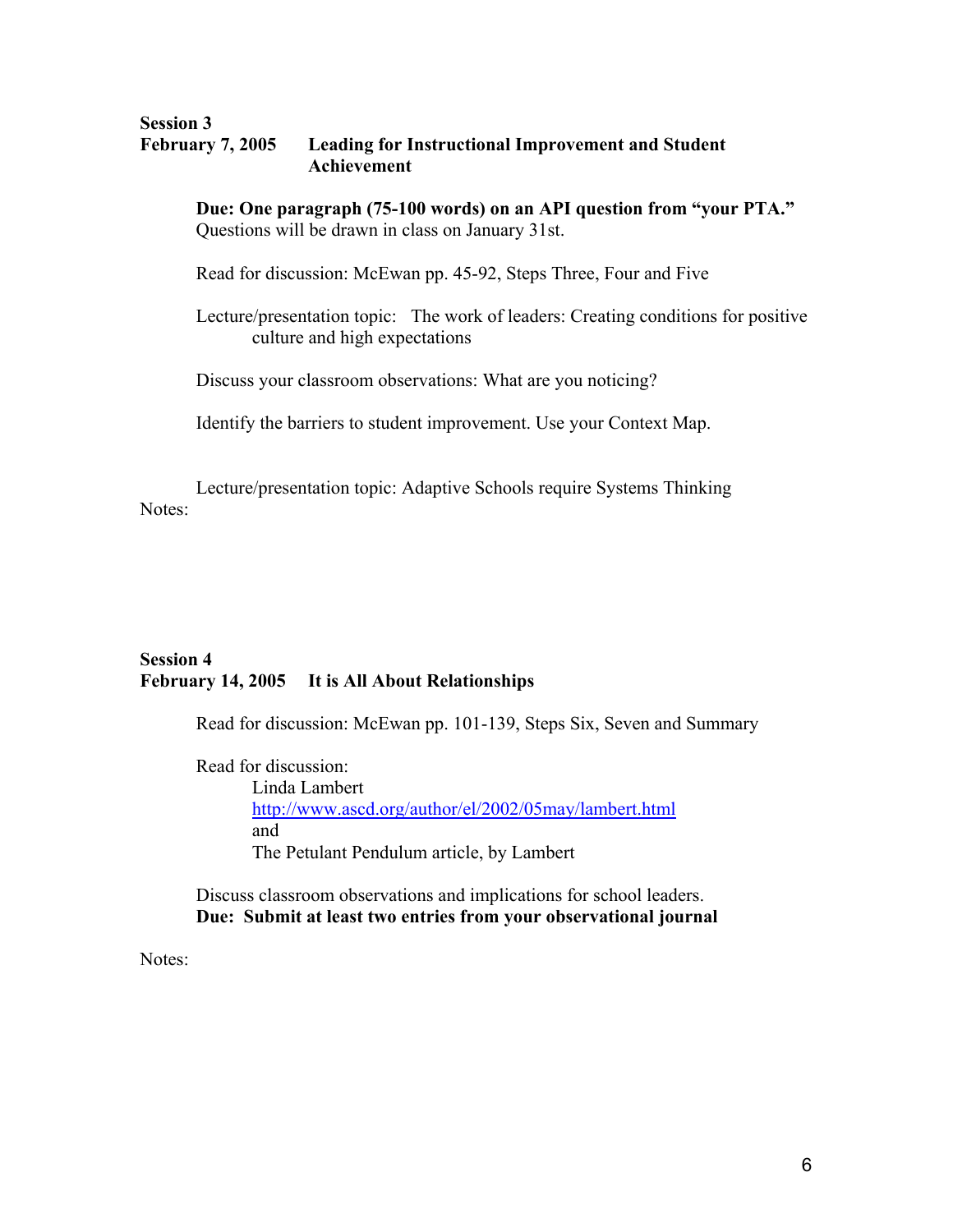# **Session 5 February 21, 2005 Powerful Research and Student Achievement**

In-Class Assessment on API and NCLB Knowledge

## **Due: Oral presentation: Barrier Busters**

In a faculty meeting simulation, you will be asked to present your threeminute "best thinking" presentation about eliminating one barrier.

Exam additional research about student achievement and continue discussion.

Notes:

#### **Session 6 February 28, 2005 Unpacking Individual and Institutional Backpacks Through Cultural Proficiency**

Read and discuss: "White Privilege: Unpacking the Invisible Knapsack" by Peggy McIntosh

Read for discussion CPI text: Parts One and Two Chapters  $1 - 10$ , pp.x  $- 212$ .

Lecture/presentation topic: What is Cultural Proficiency? Using the Tools

Notes: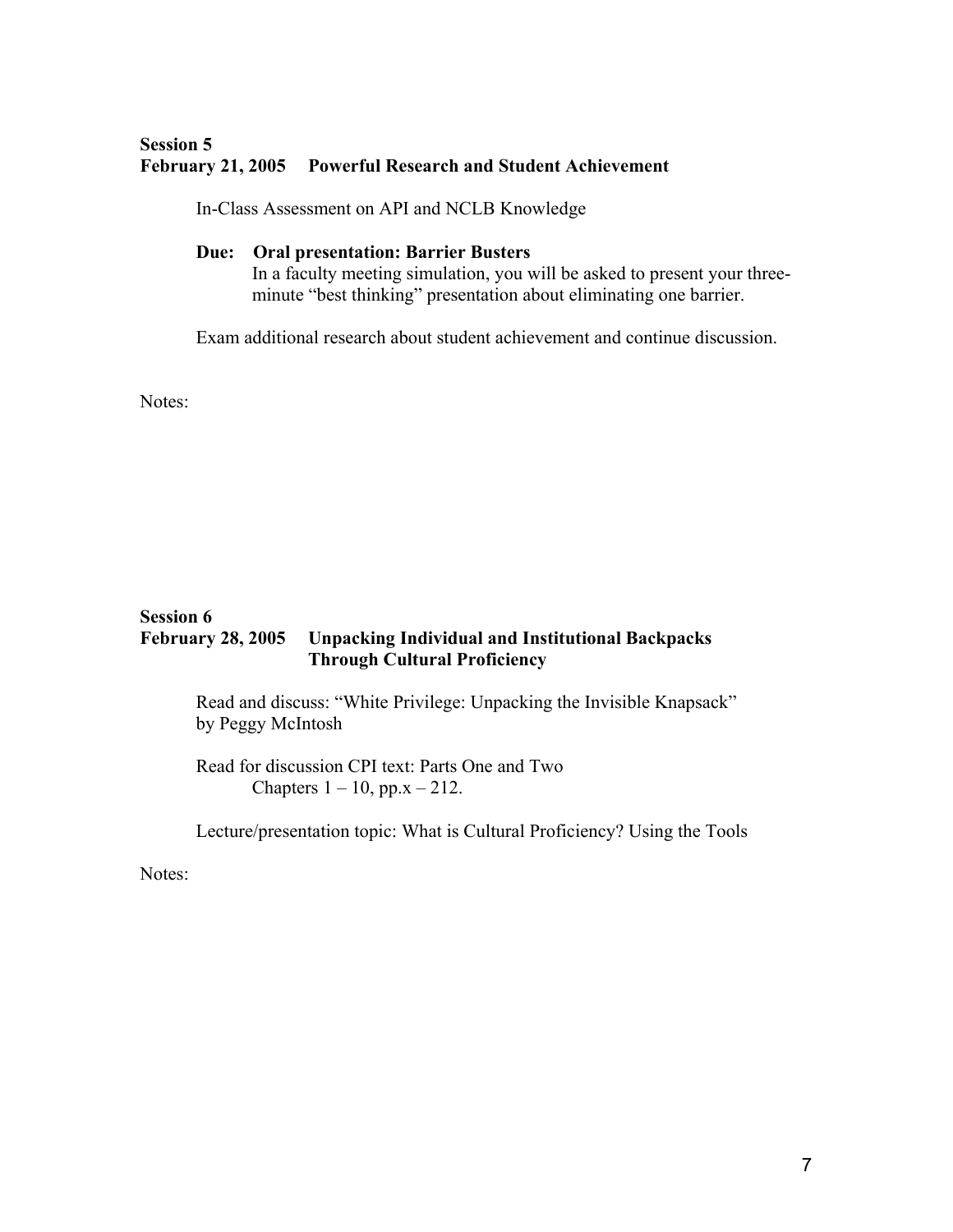# **Session 7 March 7 Developing Adaptive Schools: The work of school leaders**

Read for discussion: CPI, Part Three

Read for discussion: Adaptive Schools text, Chapters 1, 2, 3, 4, and 11 and 12

Lecture/Presentation topics: The Foundation for Adaptive School

Notes:

# **Session 8 March 14 Putting Information, Knowledge and Wisdom to Work**

Discuss assignment preparation and expectations for "Culturally Proficient Instructional Improvement Action Plan" using concepts/information from observational journals and articles by Fullan, Lambert, McIntosh, and others as well as key concepts of Cultural Proficiency and Adaptive Schools to address unmet instructional needs of students in your school. Rubric will be distributed.

### **Due: Observational journals**

Continue discussions about adaptive, culturally proficient instructional leadership Notes: